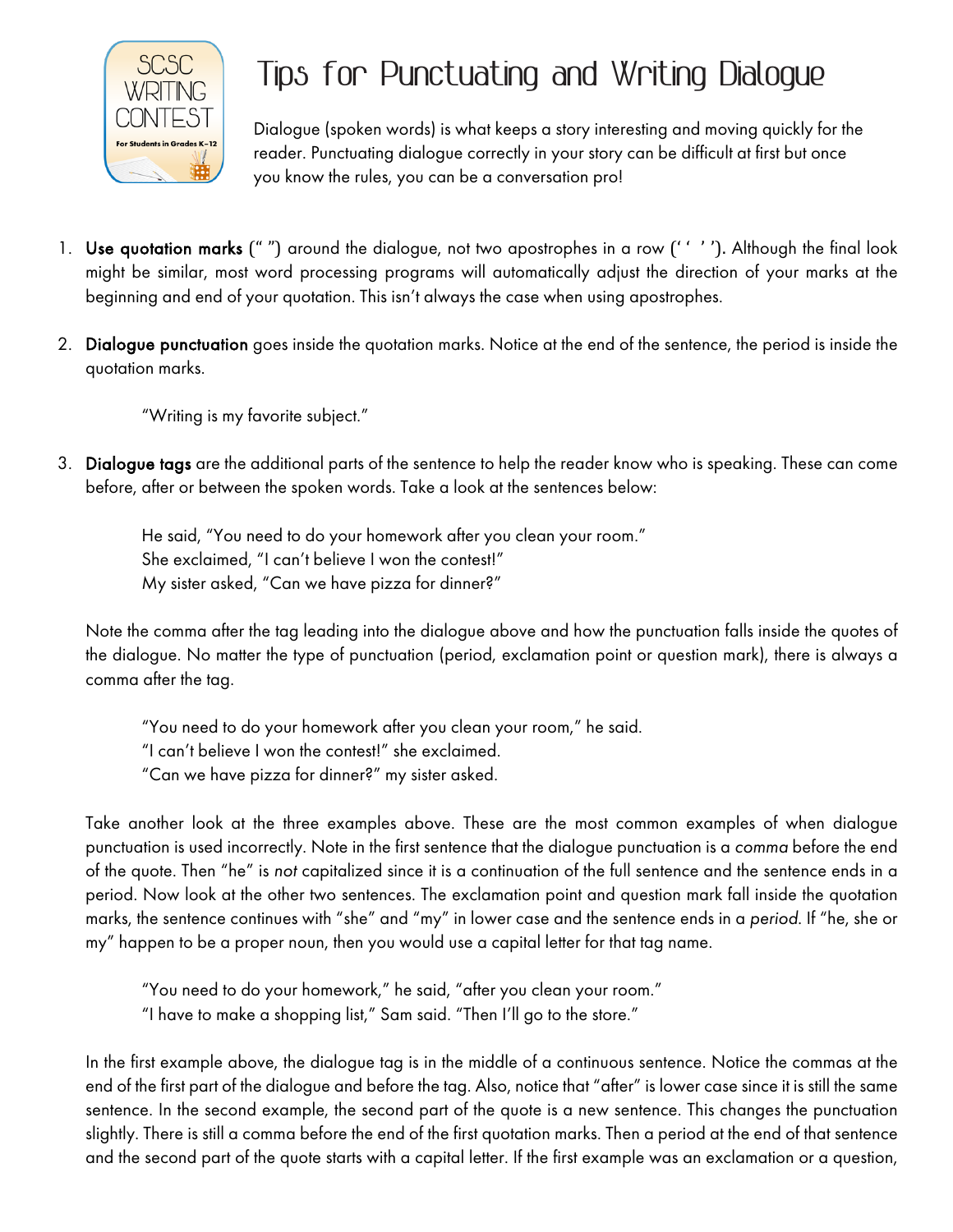the period at the end of the sentence would be replaced with an exclamation point or question mark. If this occurred in the second example, you would follow the guidelines in the previous examples:

"I don't want to go home!" the boy cried. "I want to stay at the park."

"Can we stop for a minute?" Sam asked. "I need to tie my shoe."

4. A new paragraph is required each time the speaker changes. Pretend you are watching the conversation happen in real life. Every time you would turn your head to look at another person, either because they start talking or you expect them to reply, you start a new paragraph. Notice you don't need a tag in every sentence once you have established who is speaking. If there are additional characters involved, you may need to include more tags to help the reader.

"What are we having for dinner?" I asked.

"Spaghetti," Dad said. "Can you please set the table?"

"Sure, I love spaghetti."

"Me too! Don't forget napkins."

5. Include action in the paragraph along with the dialogue. This keeps the story flowing and is more interesting to the reader.

"What are we having for dinner?" I asked.

"Spaghetti," Dad said as he stirred a big pot of sauce. "Can you please set the table?" "Sure, I love spaghetti." I got the plates out of the cupboard and started to set the table. Dad got the garlic bread from the freezer and popped it into the oven. "Me too! Don't forget the napkins."

- 6. After mastering the basics, you may encounter some advanced dialogue punctuation situations:
	- $\bullet$  If a speaker is cut off mid-sentence, use a  $-$ 
		- "I think we should–" "Wait, just wait!" he interrupted. "– talk to the teacher," I continued.
	- A speaker trails off in thought, use … She was in shock. "I can't believe …" "Yeah, me neither," he said.
	- There is a quote inside of the dialogue, use single quotations (apostrophe) inside the quotes "What did Mom say?" my brother asked. "She told me, 'You kids better get your chores done before I get home.' before she left."
	- If a character is speaking for a long time that spans multiple paragraphs, only use quotation marks at the beginning and end of the dialogue (nothing at the end of the first paragraph or start of the next one until the dialogue is complete).
	- If a speaker has internal dialogue you can either use italics or quotation marks to show the thoughts in their head. Just stay consistent throughout the story.